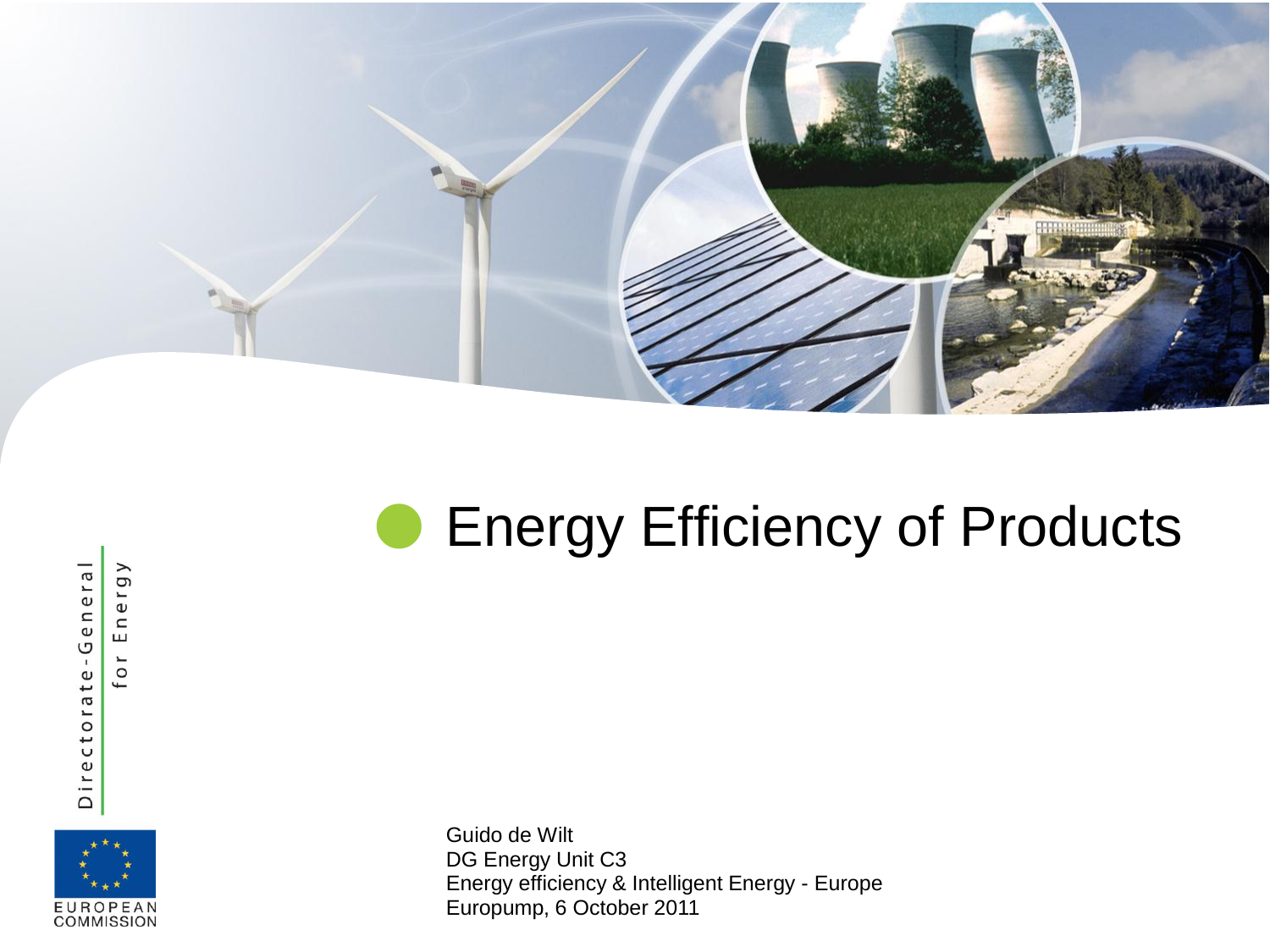Key elements regarding energy efficiency of products in the EU

 $\bullet$  Ecodesign (ErP) – push the market by taking out the least-performing products

**•** Energy labelling/Energy Star – pull the market by promoting the bestperforming products





errorming products<br>
• Complemented by public procurement and other<br>
• Complemented by public procurement and other incentives (set mainly at the level of Member States)



Directorate-General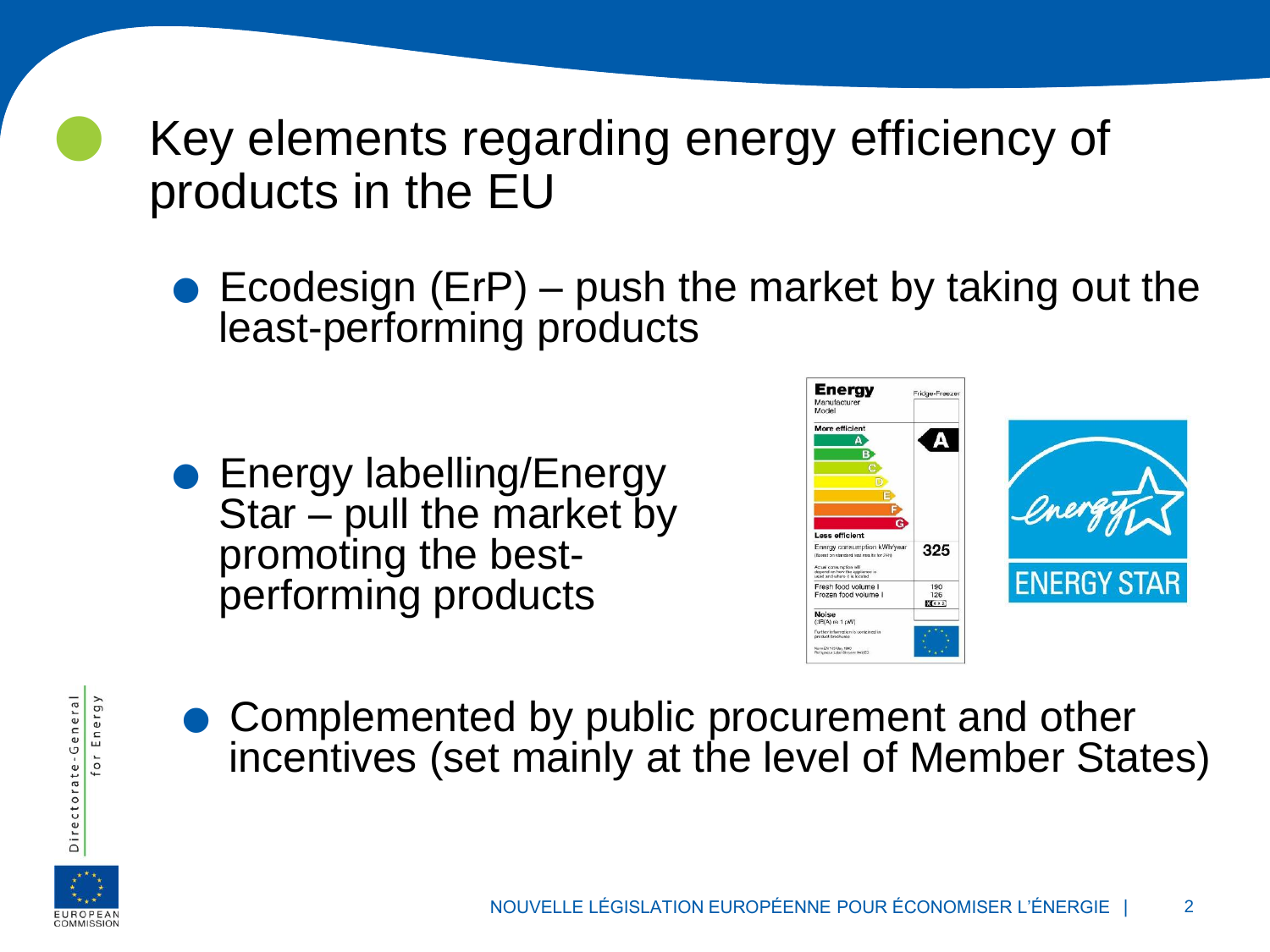



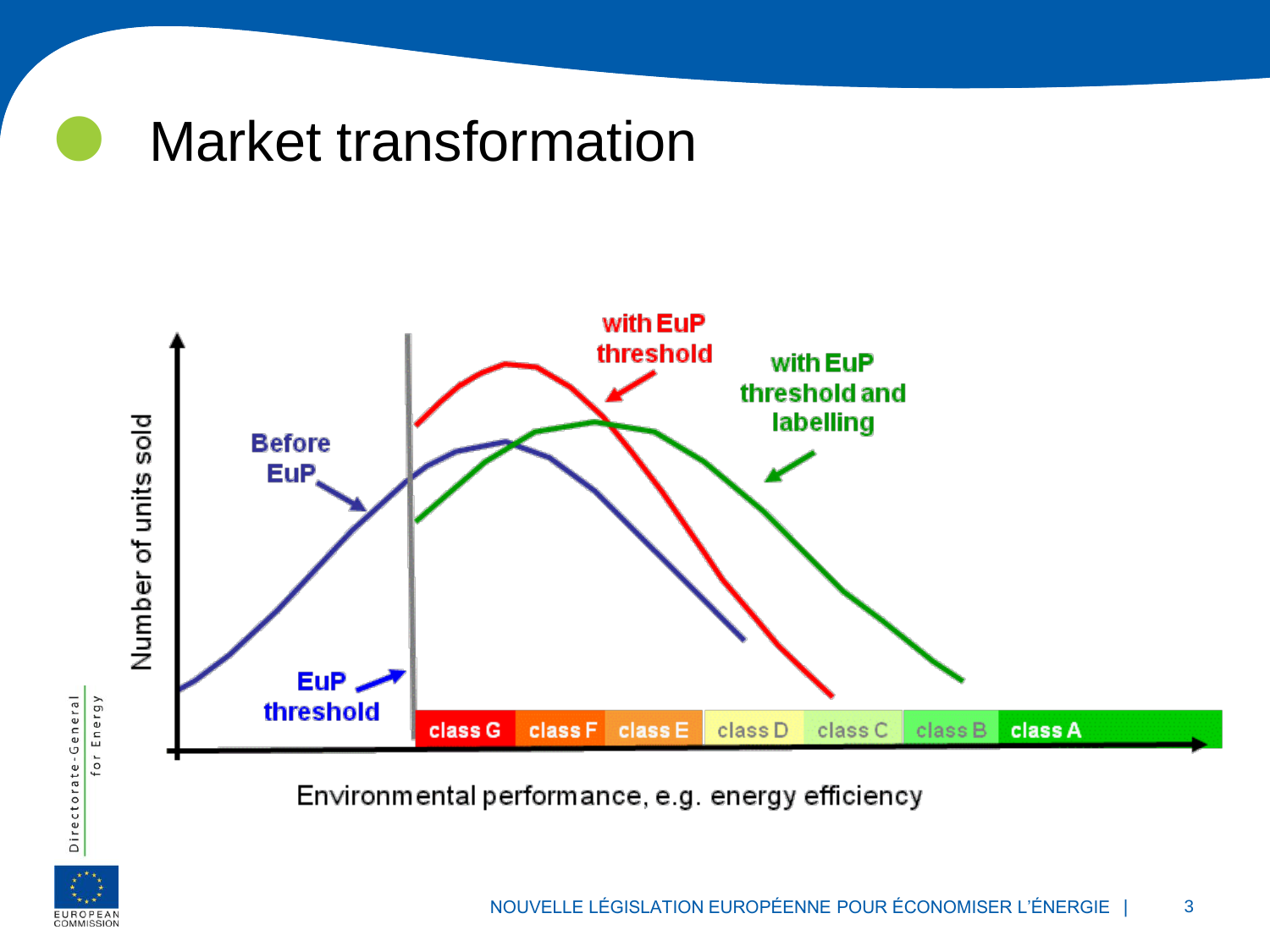#### Energy efficiency of products - main instruments

# **Ecodesign Directive** 2009/125/EC

» «framework» defining the «rules» for setting product-specific requirements/legislation on energy efficiency and further parameters

# **Energy Labelling Directive** 2010/30/EU<br> **Energy Labelling Directive** 2010/30/EU

» «framework» defining the «rules» for setting product-specific requirements/legislation on standard information of the consumption of energy and other resources



Directorate-General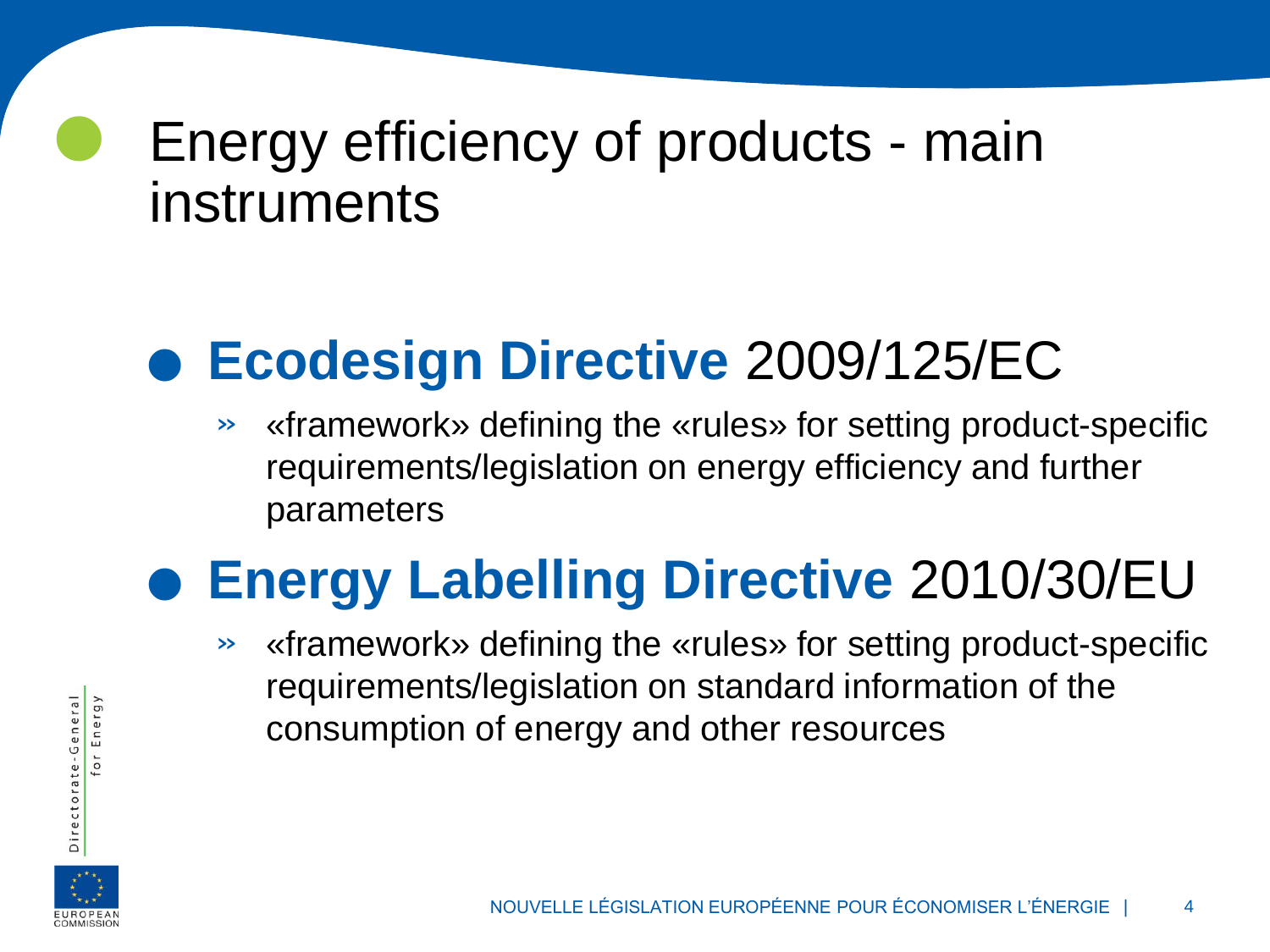## **C** Ecodesign Directive 2009/125/EC ECODESIGN UITECTIV<br>• The EU's main instrument

- - » to improve the environmental performance of energy-related products
	- » to harmonise "ecodesign requirements" across EU Member States/internal market
- . Criteria for "eligible" products:
	- » significant environmental impact
	- » significant potential for improvement
	- » significant trade and sales volume (indicative: above 200 000 units per year)
	- . Based on **Life-cycle approach**

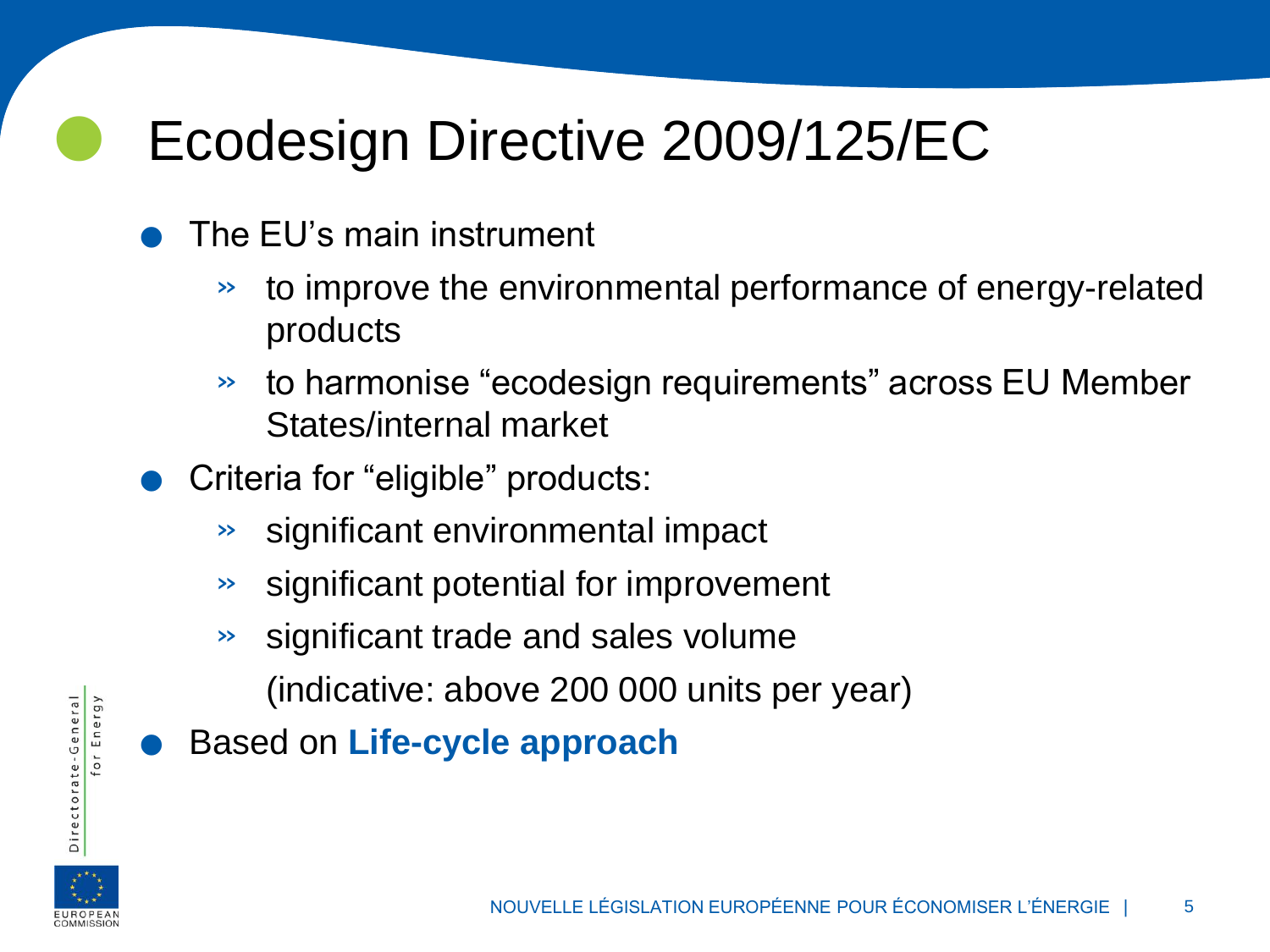#### Energy Labelling Directive 2010/30/EU

- . main aims: market transparency for consumers, incentives for innovation for manufacturers, market transformation towards highly efficient products/energy savings
- **Complementary to "minimum" ecodesign requirements**
- . new « framework » Directive provides that the energy label
	- » uses a classification «A» to «G» as basis
	- » A+, A++ and A+++ can be used
	- » only seven classes are shown
	- » colours are dark green to red
- » Only seven classes are shown<br>
⇒ colours are dark green to red<br>
 review of classification when A+++ and A++ are significantly<br>
«populated» and further ream for improvements exists «populated» and further room for improvements exists • review of classification when A+++ and<br>«populated» and further room for improv<br>• Seldom relevant for 'industrial' products
	-



Directorate-General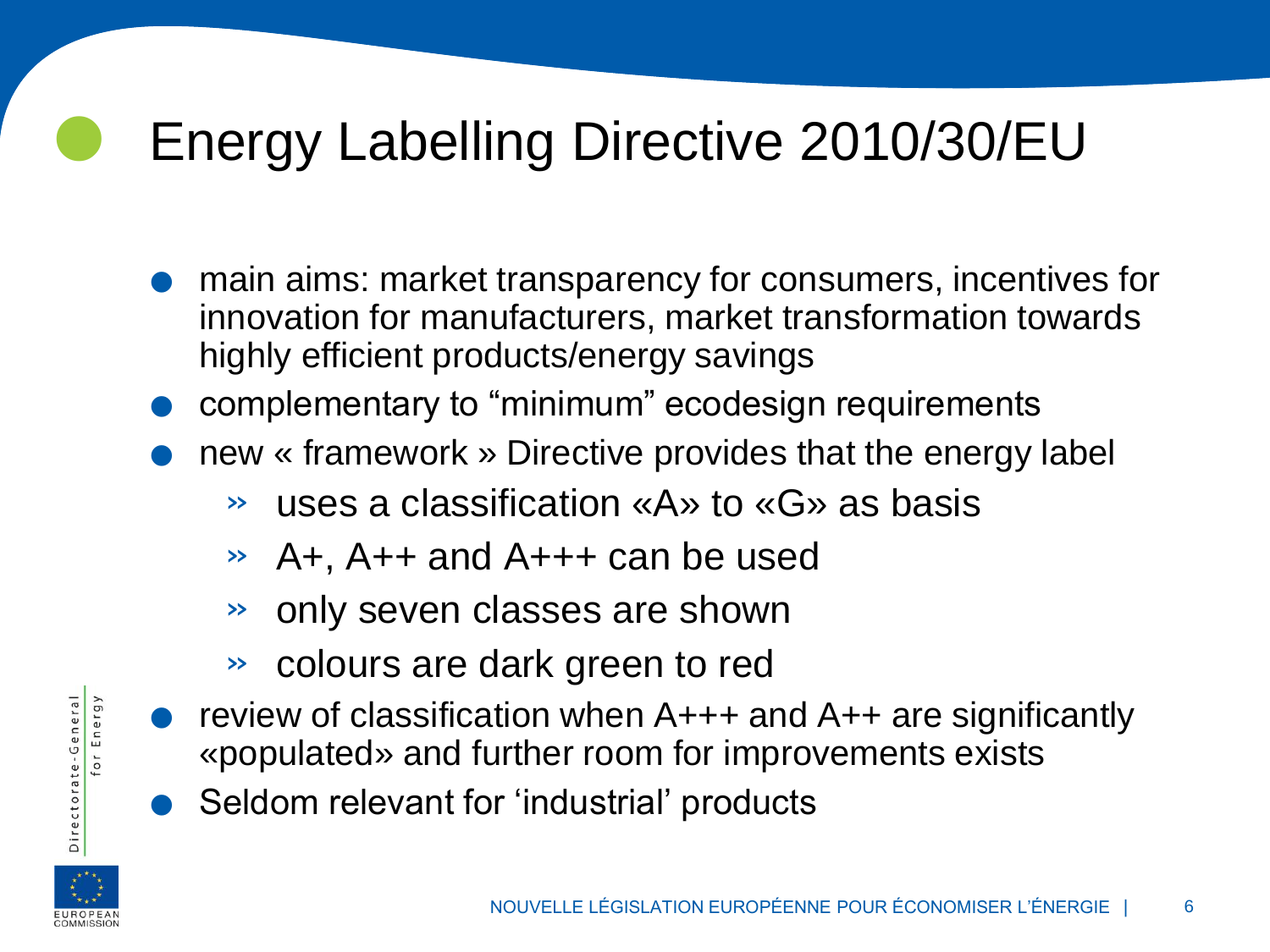#### Process - Ecodesign

- .**technical, environmental and economic analysis** of the product, open to participation of stakeholders worldwide
- . **"Consultation Forum"**: discuss ecodesign requirements with Stakeholders (industry, NGOs, retailers…) and Member States ■ Stakeholders (industreal)<br>■ impact assessment
- 
- . **WTO/TBT notification**
- **. WTO/TBT notification<br>
 vote** on draft by EU Member States ("Regulatory Committee")
- **vote** on draft by EU Member States ("Regulatory Committee")<br>● Scrutiny/right of objection by European Parliament and Council **Scrutiny/right of objection** by European Parliament and Council adoption by Commission/publication in the Official Journal of the
	- EU
	- .**transition period** for manufacturers for complying with requirements usually not less than one year



for Energy

Directorate-General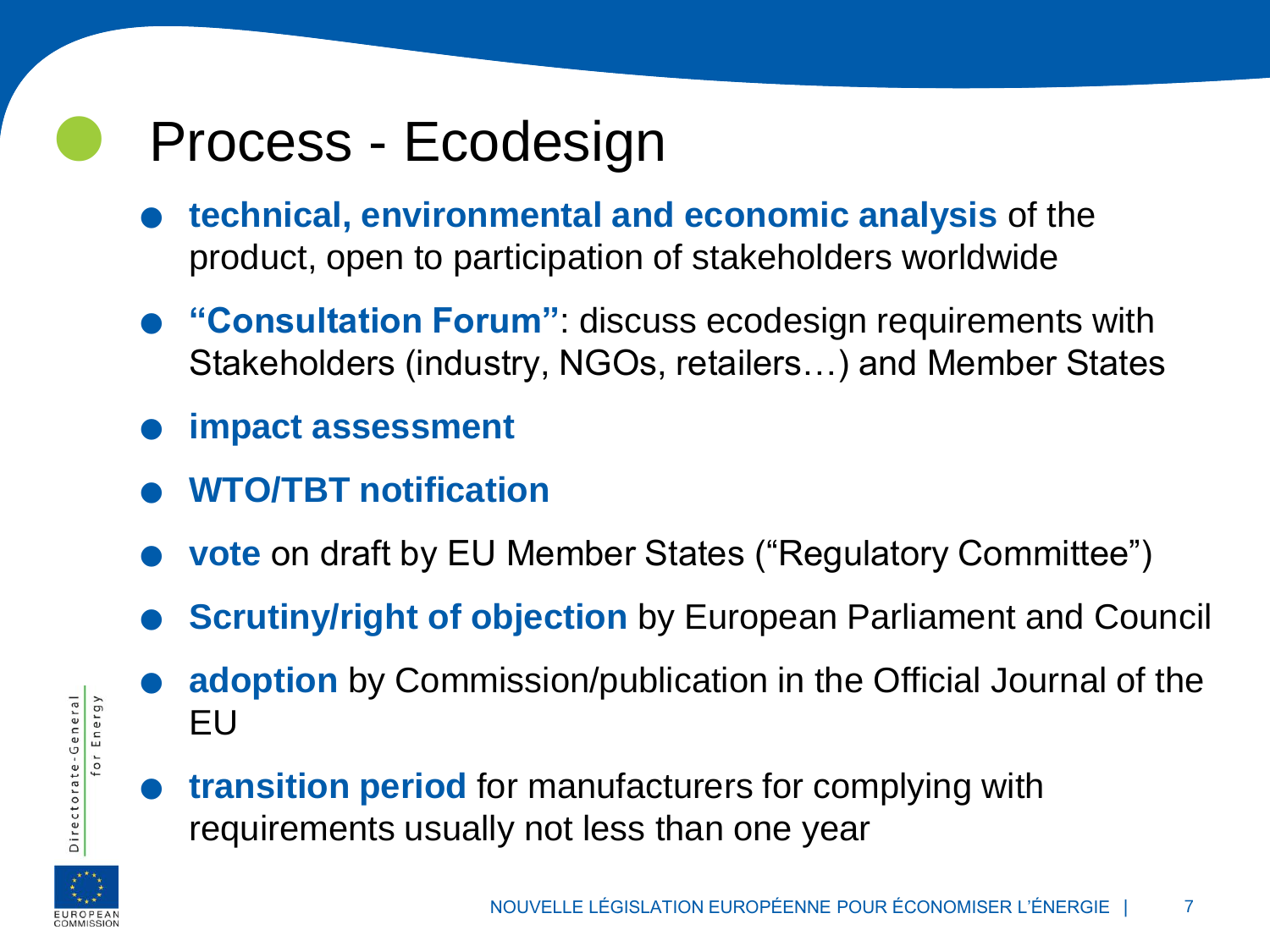#### Status: Work Programme

- 1st phase Art. 16 addressing mainly household energy consumption
- 2nd phase 2008 WP moving to industrial and tertiary sectors in 2009-2011
- 3rd phase 2011 WP strengthening existing requirements and possibly filling the gaps



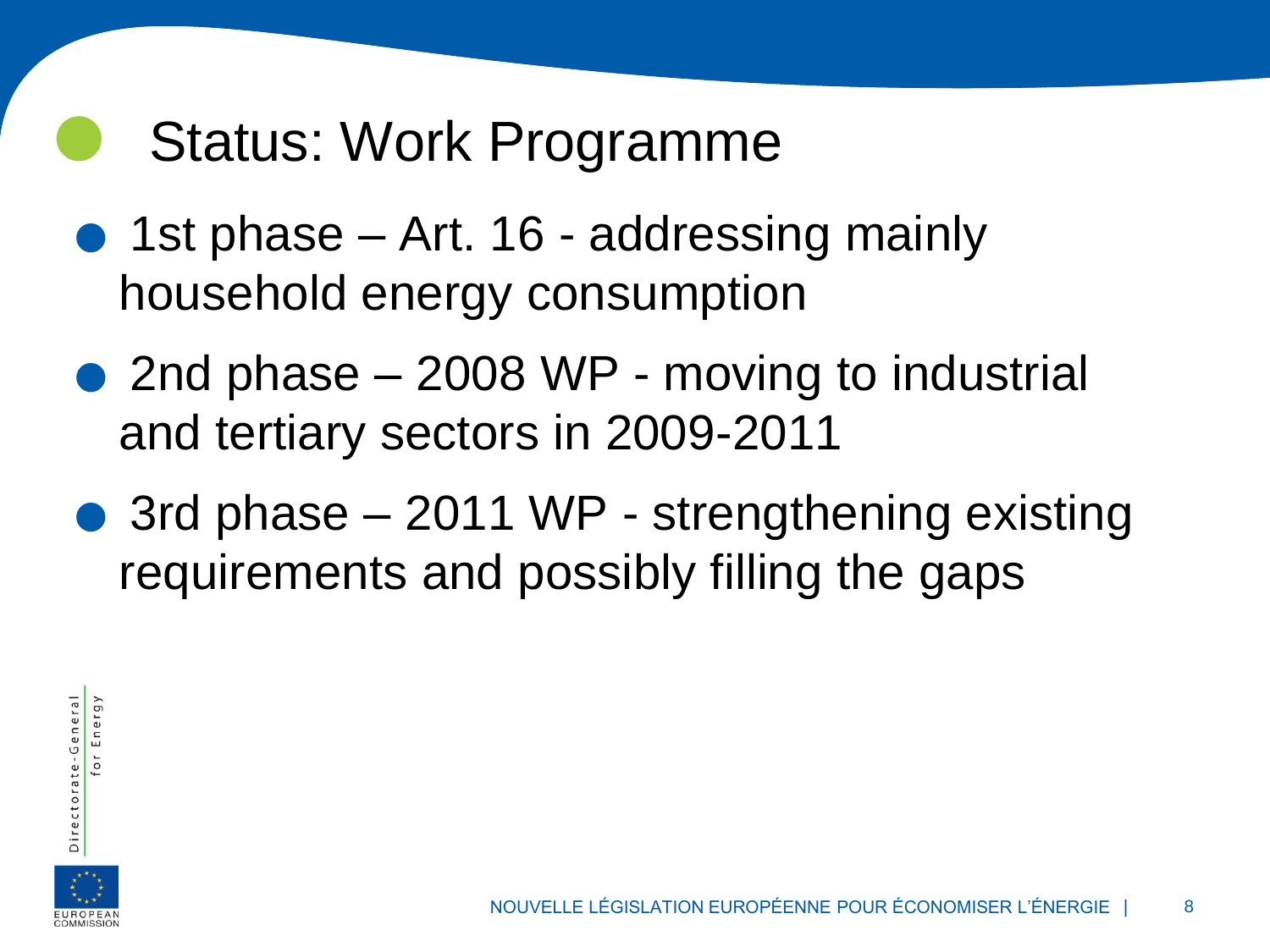#### Regulations in force

- «savings» are savings compared to «no ecodesign/energy labelling» scenario .
- savings correspond approx. to the electricity consumption of the UK
- $\bullet$  details are in the impact assessments

| <b>Product</b>                                                       | <b>Estimated</b><br>savings<br>(annual by<br>2020) |
|----------------------------------------------------------------------|----------------------------------------------------|
| Standby                                                              | 35 TWh                                             |
| Simple set-top boxes                                                 | 6 TWh                                              |
| Street & Office lighting                                             | 38 TWh                                             |
| External power supplies                                              | 9 TWh                                              |
| Domestic lighting                                                    | 37 TWh                                             |
| Electric motors                                                      | 135 TWh                                            |
| Circulators                                                          | 23 TWh                                             |
| Freezers/refrigerators<br>(adoption of labelling measure<br>pending) | 6 TWg                                              |
| Televisions (adoption of<br>labelling measure pending)               | 43 TWh                                             |
| Total                                                                | 333 TWh                                            |

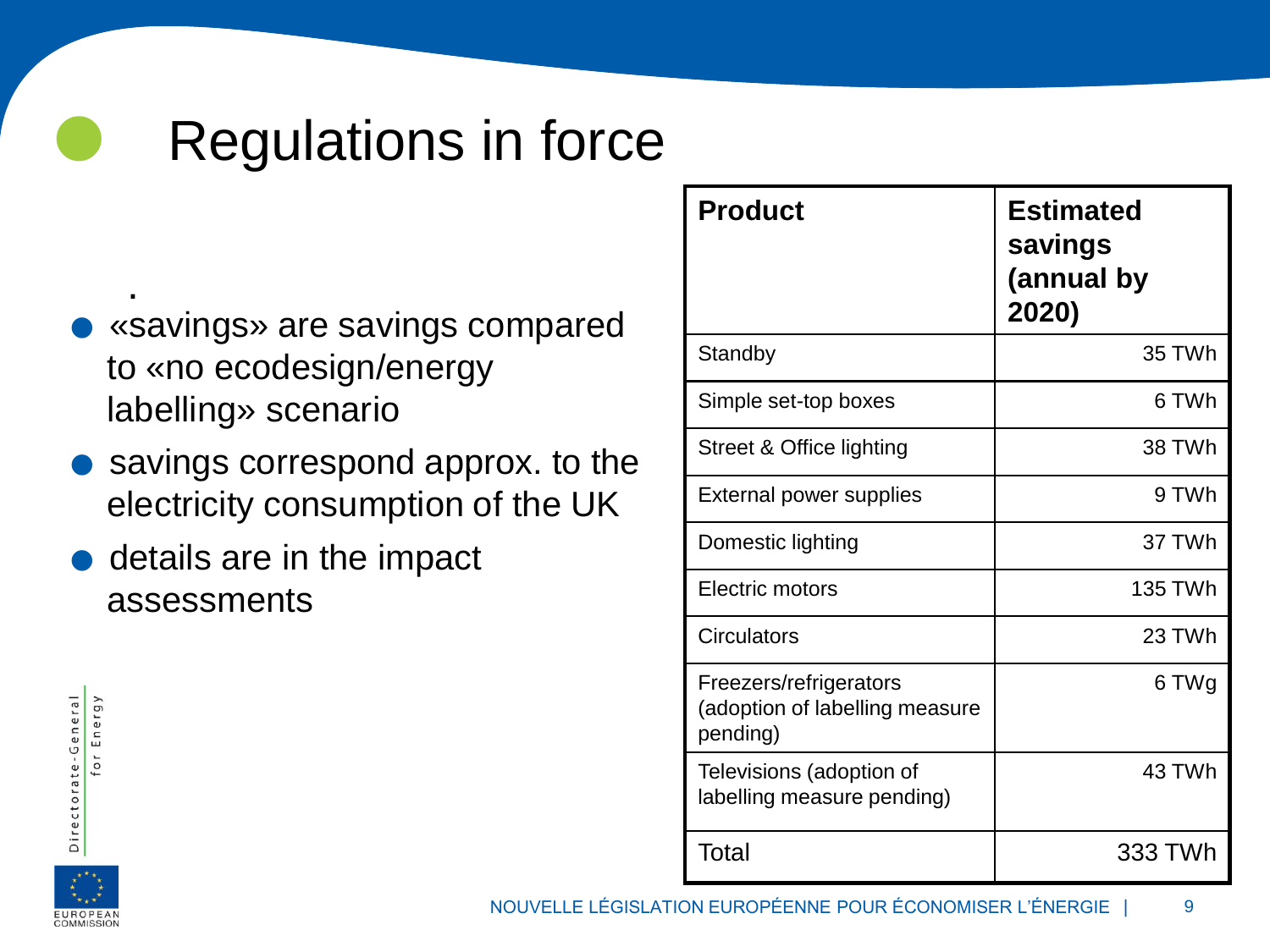#### Motors, fans and pumps

- . **Motor regulation 640/2009**
	- » **implementation**
	- » **motors outside scope**
- . **Fans – Regulation 327/2011**
	- » **Guidance document**
- . **Pumps - Commission proposal to Regulatory Committee end 2011**
- . **Mandates to ESOs:**
	- » **Motors**
	- » **Drives**
	- » **Fans and pumps – two tier approach**
	- » **Ecodesign Horizontal Mandate for all future measures**



Directorate-General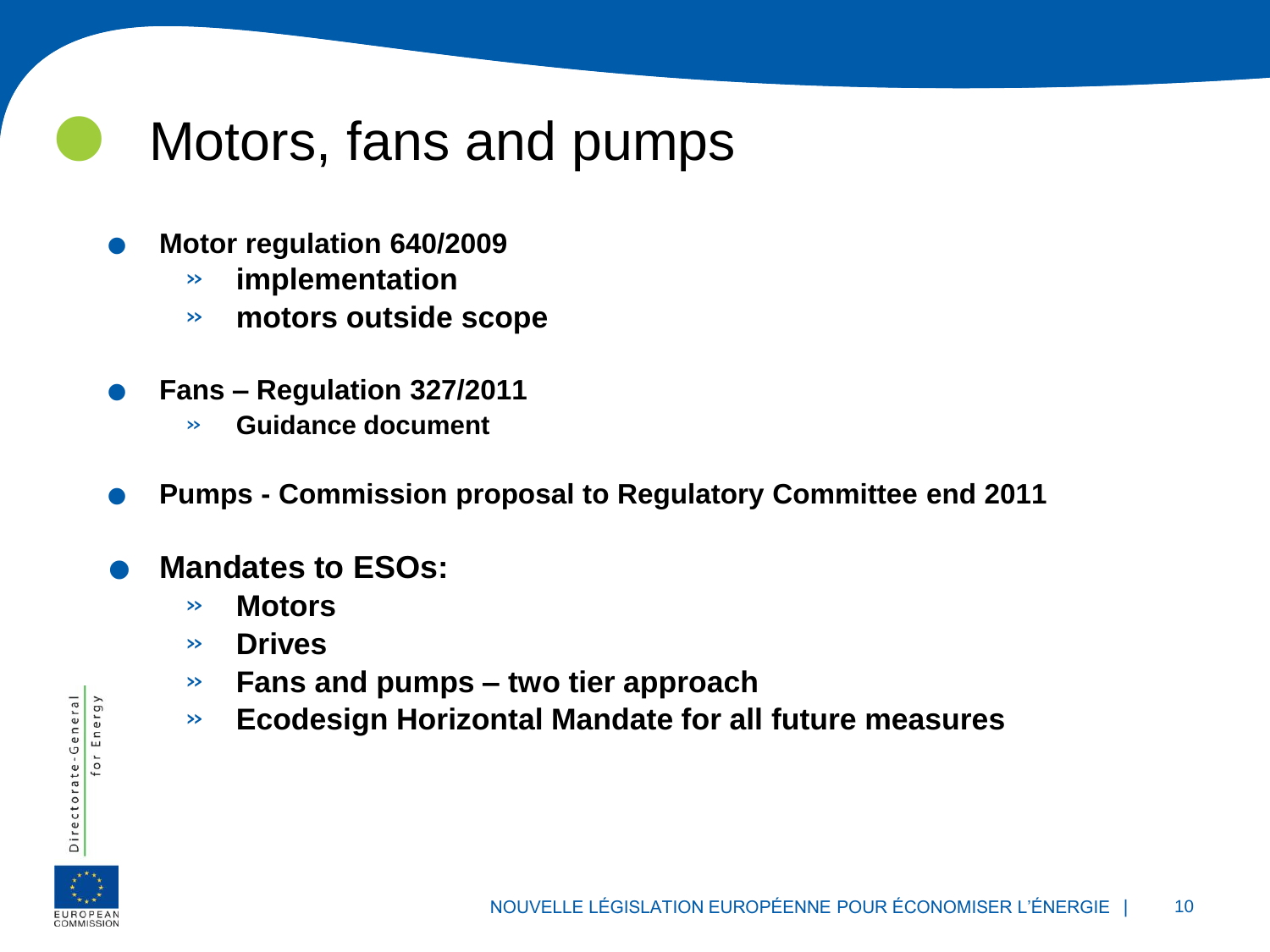#### Status: measures under preparation

washing machines, dish washers, boilers and water heaters, commercial refrigerators, computers/monitors, copiers/printers (possibly self regulation), pumps, air-conditioners, complex set-top boxes (self regulation), vacuum cleaners, reflector lamps and luminaires, solid fuel small combustion installations, air based central heating, transformers, sound and imaging equipment, other refrigerating & freezing equipment, furnaces, machine tools



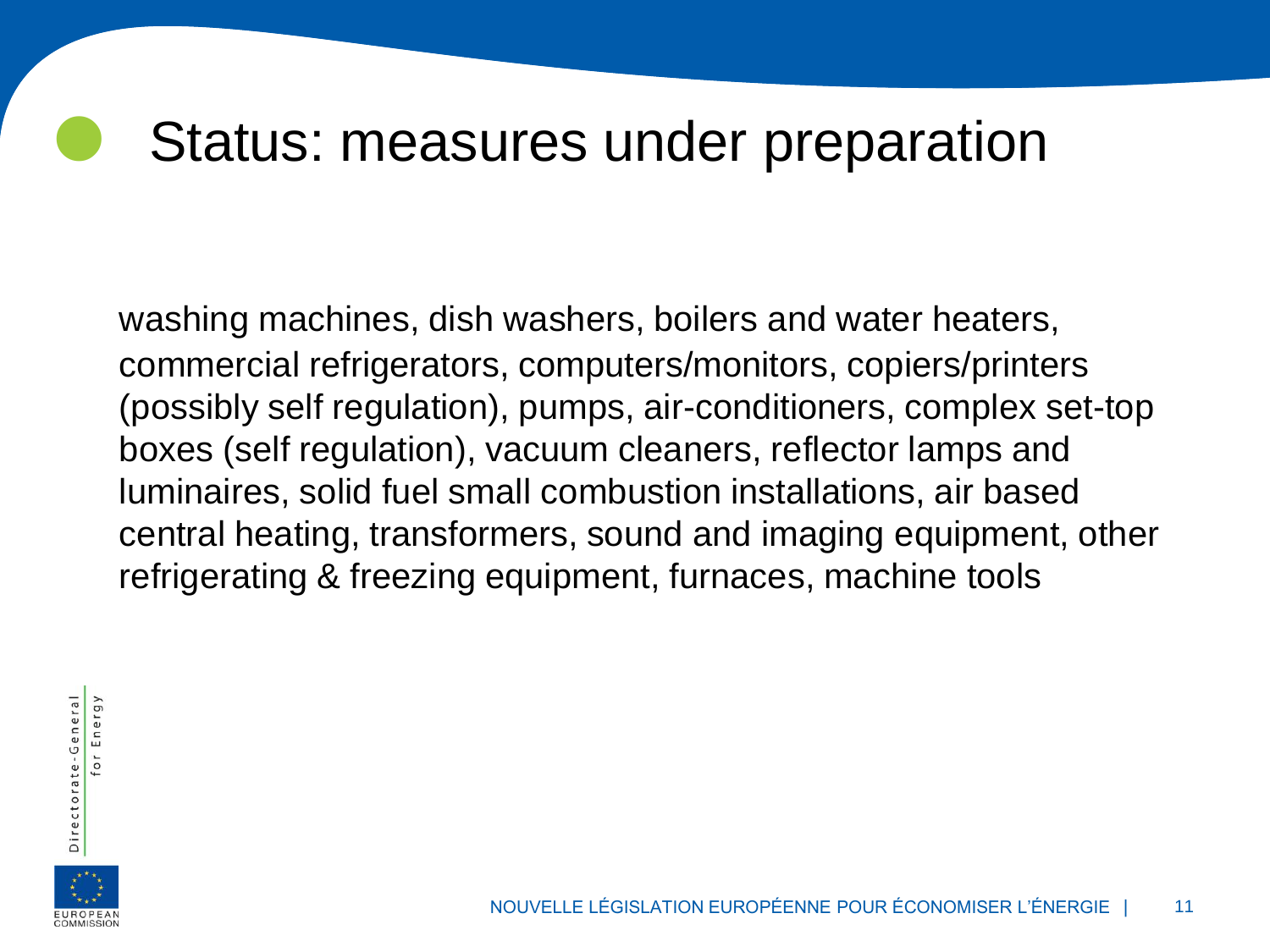#### Status: next industrial products

- <p>6 Motoles not covered by 640/2009 and compressors (Ecodesian 1 of 30 and 31)</p>\n<p>6 Motoles in 1 of 30 and 31</p> (Ecodesign Lot 30 and 31) ● Motors not covered by 64<br>(Ecodesign Lot 30 and 31<br>● Other industrial products:
- - » Lot 28 Pumps (EPA including motors, VSD and controls, where appropriate) for private and public waste water (including all stages including buildins, networks and treatment facilities) and for fluids with high solids content (estimated saving potential 20 TWh)
	- » Lot 29 Pumps (EPA including motors, VSD and controls, where appropriate) for private and public swimming pools, pools, ponds, fountains and aquariums, as well as clean water pumps larger than those regulated under Lot 11 (estimated saving potential 8 TWh)

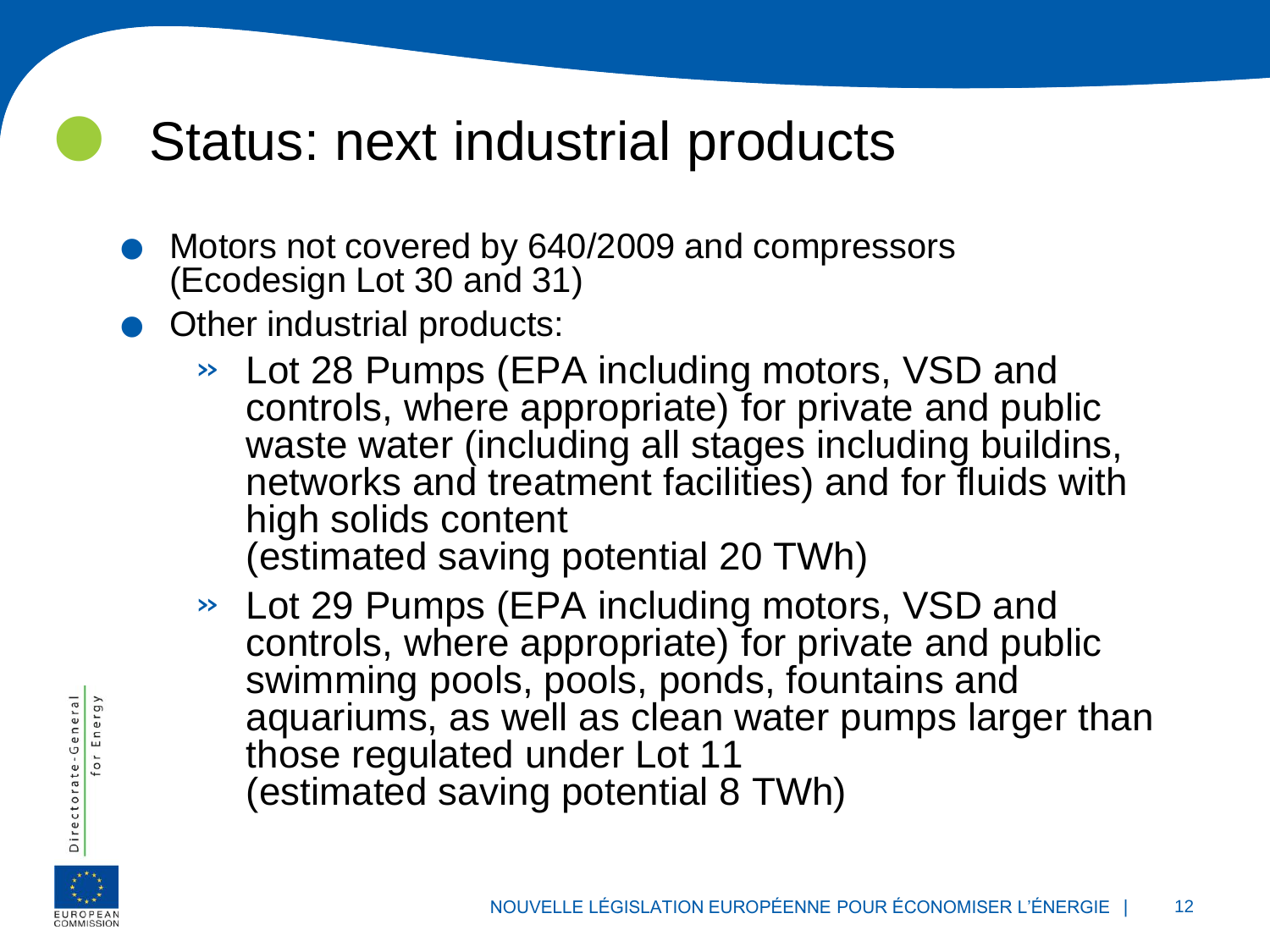## **O** Developments in Ecodesign

# Developments in Ecod<br>• New Work Programme

- » Positive displacement and reciprocating pumps (30 TWh)
- Review of ERP methodology
- Revision/evaluation of Ecodesign 2012 and EL 2014 – questions: timing, all products, systems, integration of instruments…
- **.** In a few years start of reviews and possible revisions of existing measures



Directorate-General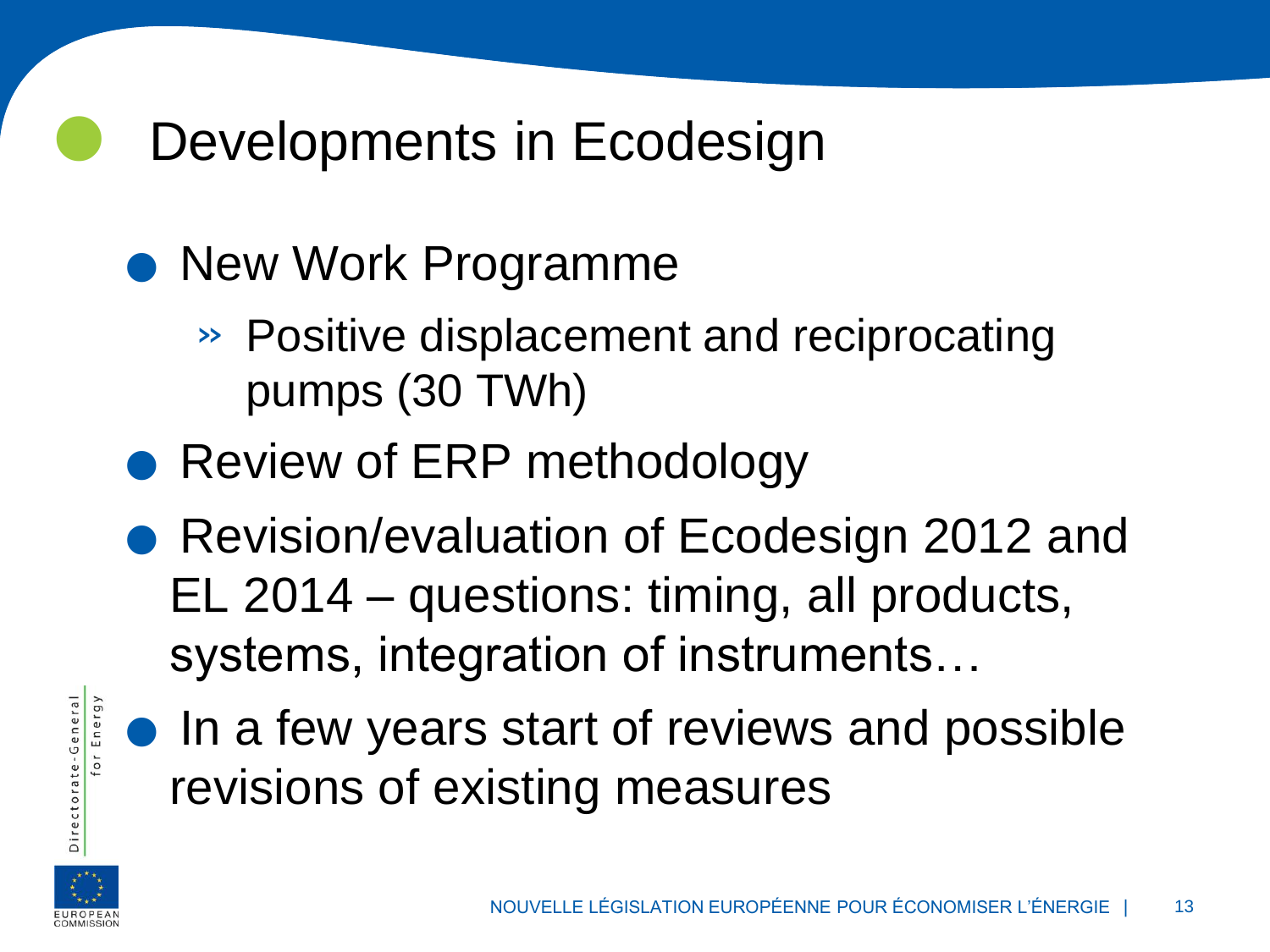## **C** Approaches in Ecodesign

- Approaches in Ecodesign<br>• Product : fridge, washing machine
	- Components/functions: circulator, standby<br>• Extended Product Approach: ● Product : fridge, washing machine<br>● Components/functions: circulator,<br>● Extended Product Approach:<br>→ boiler (heat generator controls of
	- - » boiler (heat generator, controls, circulator, …) ?
		- » motor plus VSD
		- » fan plus VSD plus motor
		- » pump plus VSD/control plus motor
		- » air based central heating and airco systems ?
- .Generic EPA: motor plus VSD/control plus load → air based central heating and airco s<br>
● Generic EPA: motor plus VSD/control<br>
● Systems? Relation with ERP criteria?
	-
	- Systems? Relation with ERP criteria?<br>• Input from industry, ESOs, NGOs welcome

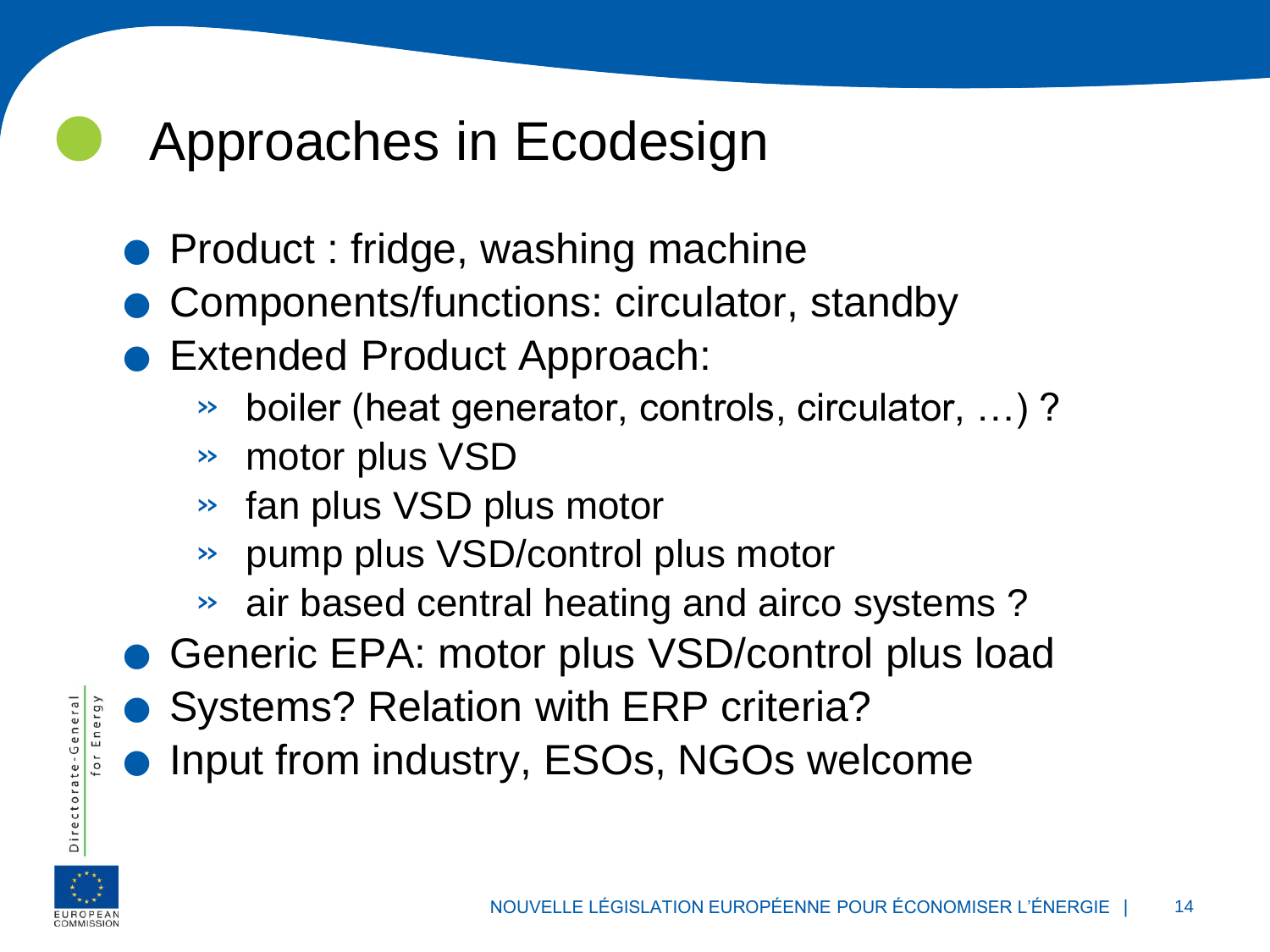Developments in Energy Efficiency Directive

- regarding systems (proposal under discussion)<br>• Article 7 on repeated energy audits and<br>
consexument systems energy management systems • Article 7 on repeated energy audits and<br>energy management systems<br>• Article 9 on penalties in MS
	-
- Article 11 : MS to collect data on large industrial installations (power plants, refineries) or and to report to the Commission; possible<br>
measures in the future<br>
● NEEAPs in a different form measures in the future
	-



Directorate-General